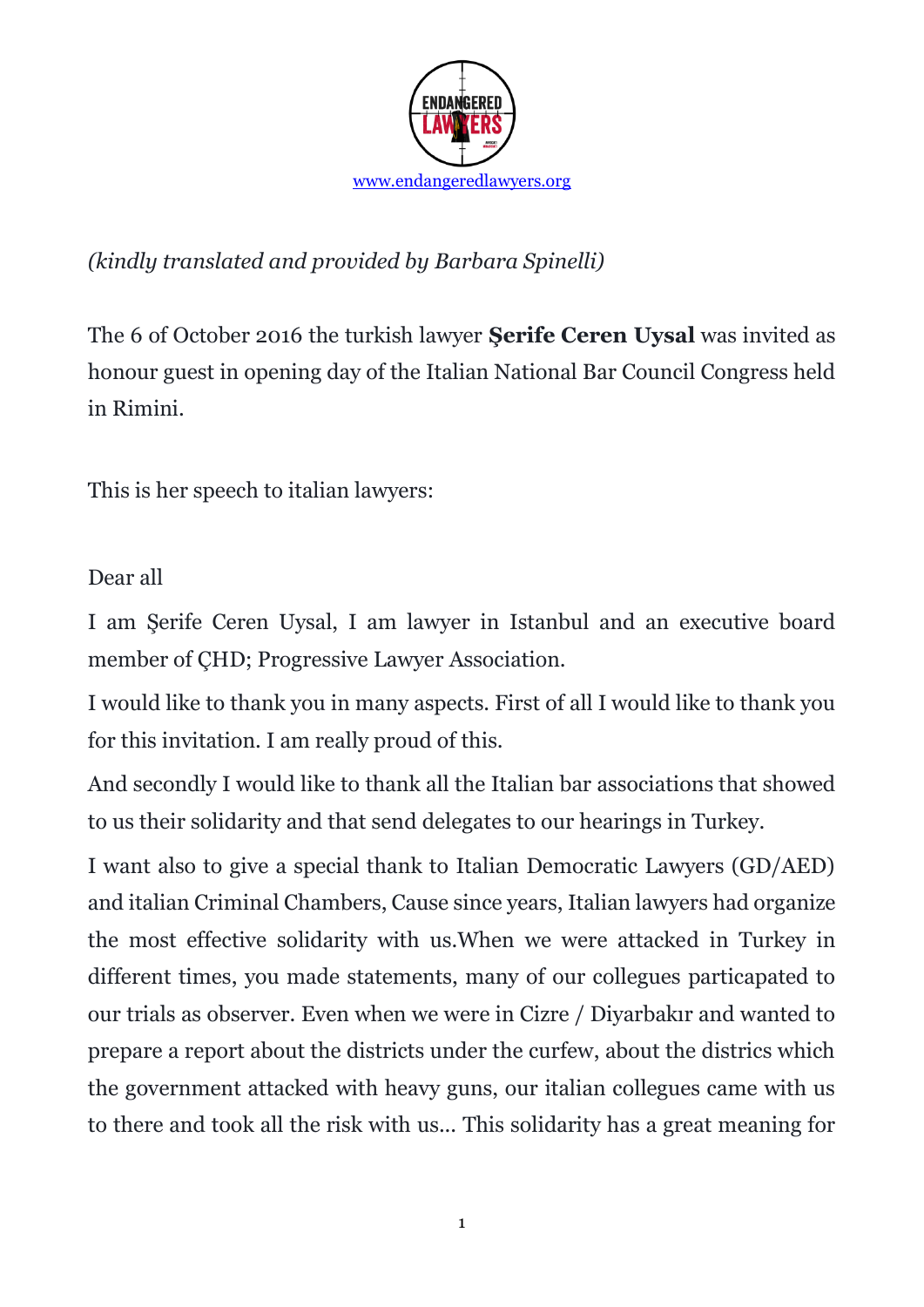

us. We feel strong, we sense that we are not alone. But also the state get the same message. And this has a great importance.

I would like to explain you, where I am coming. As you know, now in everywhere Turkey is an issue of discussions because of the coup attemp which had happened at 15th of July. But I would like to start in an early moment.

I am a lawyer since 2007. In this short term, even not 10 years, I was the lawyer of Kurdish lawyers who spent years in jail, just because they were the lawyers of Abdullah Öcalan, who is isolated for years and years in an island and even can not reach very fundemantel rights, despite the judgement of ECHR.

In 2011, state made a mass operation against Kurdish lawyers and they arrested 46 of them. A short time later, in 2013 state organized an another mass attack this time to my association ÇHD and 9 of my collegues arrested and stayed in jail more than 1 year.

This year this time they attacked our brother association, Lawyers for Freedom association and they arrested Ramazan and Ayşe. Ramazan and Ayşe were lawyers of all the other lawyers in Turkey who were in jail. So, we have a vicious cycle. Our place in the courtroom is changing eveyday. Some times we are lawyers, some times we are defendants.

So, these are the only examples of mass operations against lawyer due to their role in judicial process.But this is not the end of the story. Weeks ago, they arrested the vise president of my association; Münip Ermiş. We organized a campaign in Turkey and also the lawyers all over the Europe, including Europian Bar Association organized a solidarity campaign. And we could get him back from the states' hand after 7 days.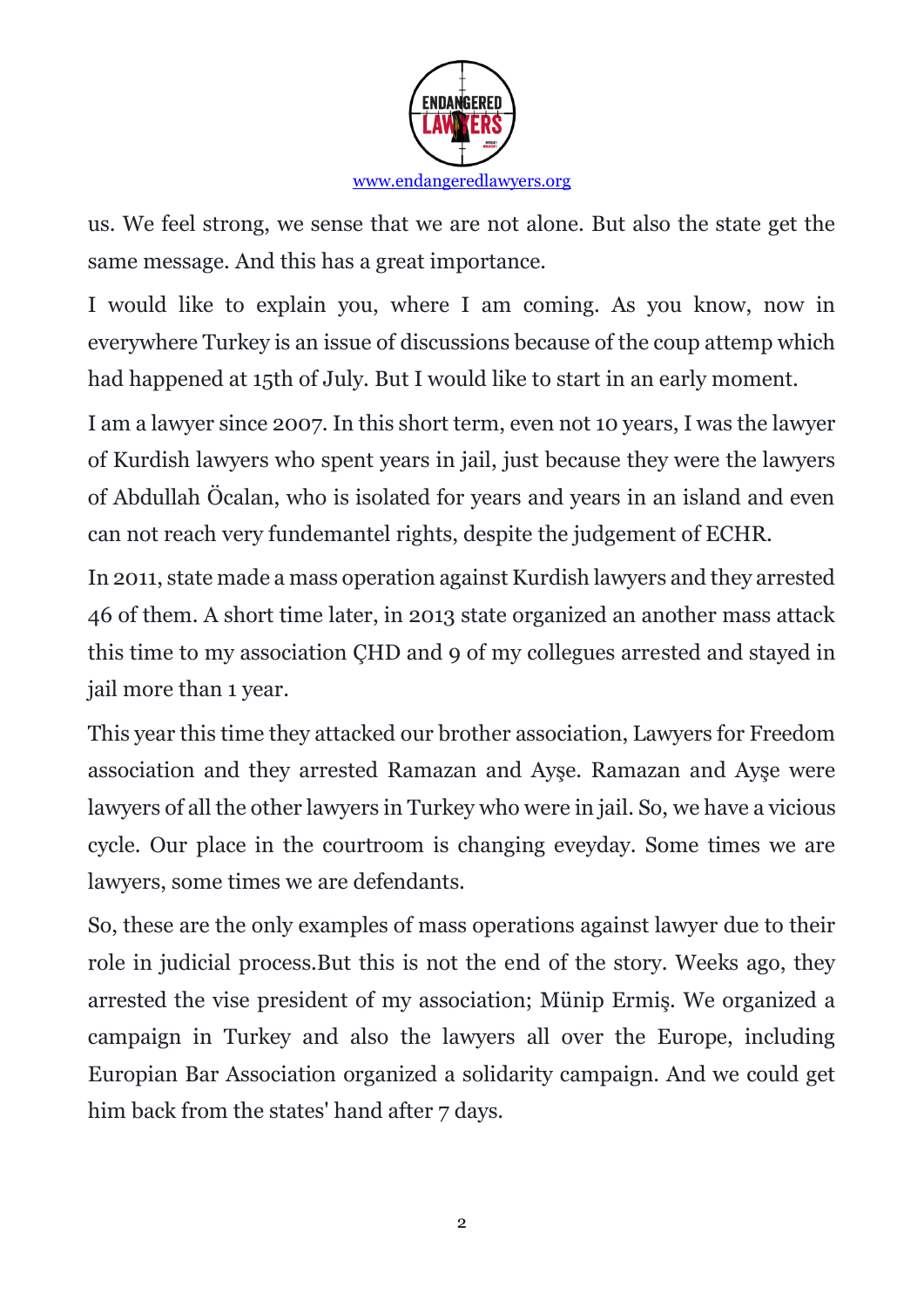

As a young lawyer, I had always have the chance to be a part of important cases, thanks to Tayyip Erdoğan. I defended academics, who had signed a decleration against the politics of government in Kurdish area. Who had asked for peace. And cause of this around 2000 academics had accused to make propaganda of PKK.

I had a chance to be a part of the defence team in Soma, where the trial against the company which caused the deaths of 301 miners cause of profit with the cooperation of state. Cause they were sharing the profit.

So Turkey was not a rose garden before the coup attemp. It was a country in every part of it, you had a risk to smell the corruption. But now it is worse than ever.

Everyone is talking about coup attemp. But I would like to tell you about the last election. At 7th of June, we had the last election. For my perspective, the last legistimate election. After this the bombings had started. ISIS bombed a public release which had organized by young people just to carry toys for the children in Kobane. And than ISIS bomb a demonstrations in Ankara, (4 days later, 10th of October will be the anniversary) More than 100 people who were there just for asking peace for Kurdish people had been killed. And then it did not stop. The government and especially president used this as a tool to supress the society and they just cancelled the elections. Blame the Kurdish people and party and started to attack the Kurdish districts. They destroyed cities. Now we do not have a district which is called Sur or Cizre... They destroyed the cities and with announcing curfew, they even did not let the people to leave the area. They did not give the bodies of the young children to their families.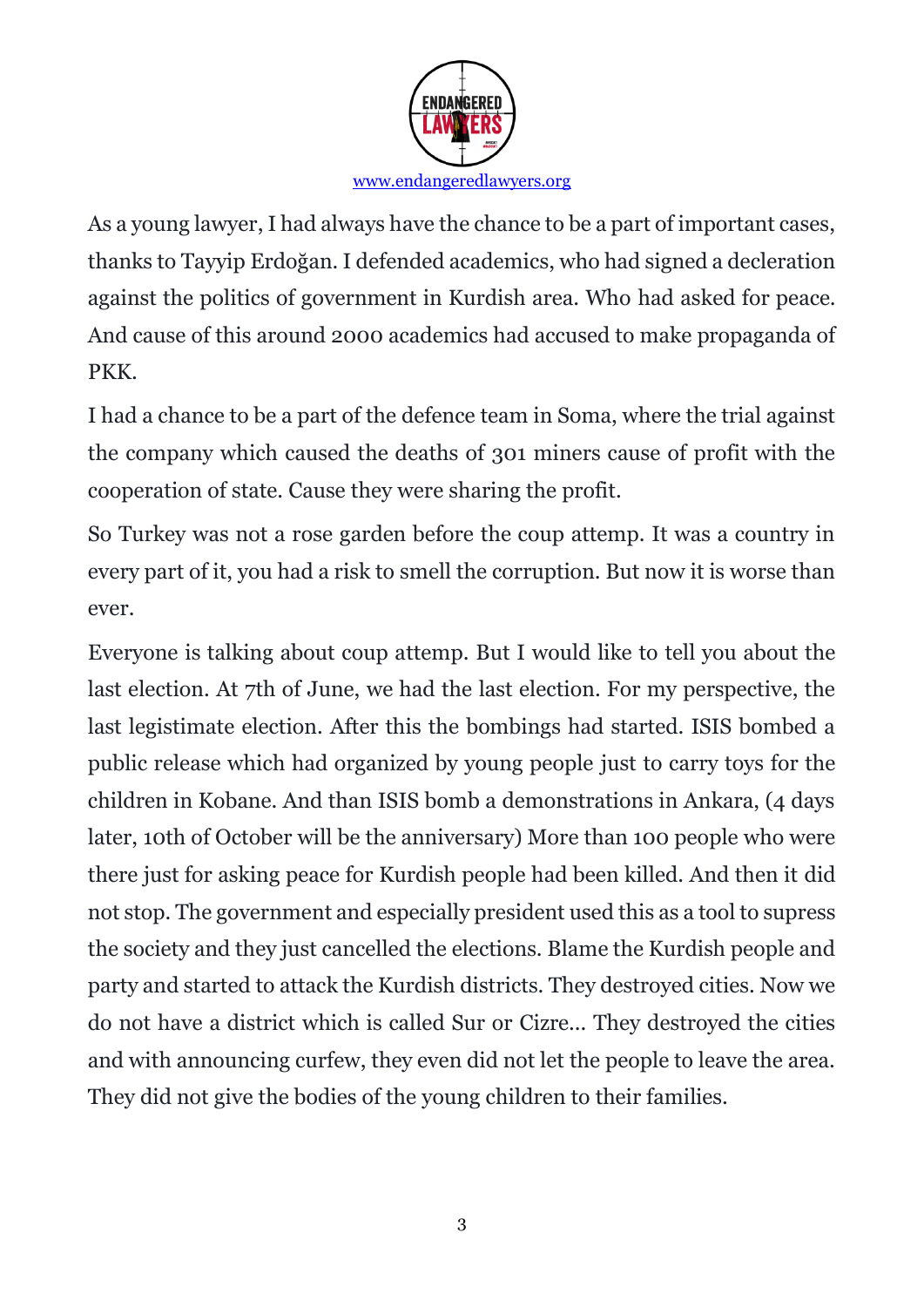

So things were not good for the people who are Kurdish, who are leftist, who are even just democrat and supports human rights in Turkey before the coup attemp.

After the coup attemp, the very early next day, state published thousands of names. And know, more than 40.000 people are in jail, including at least 3000 thousand judges and prosecutors. Around 100000 people dismissed from public services including academics who had known as Peace For Academics. So, know the state is not dealing with this FETÖ Gülen organization but they are again attacking and arresting the people who are very well known with their political identities, journalists, academics, lawyers etc... And their other method is cancelling passports. Ramazan, Ayşe, many lawyers who are the lawyers of Öcalan, their passports had cancelled. And we are expecting to hear more very soon.

The situation of lawyers are more difficult then ever. In the past they were directly attacking us and arrested us but know they are preventing our role in judicial process. Also there is no judicial process. But now visiting a client in prison, impossible. Examining evidences in a file, impossible. According to state of emerceny, the governmental decree says that a person can stay in police station without accesing lawyer for 5 days. And this detention can be 30 days. Even entering the courthouses is a challange for us right now.

It is hard to know what will happen next. But they announced that the state of emergency will contunie till 19 January. And Erdoğan also mentioned that even it is illegal, they could reannounce it for 1 year. I would like to underline that, in Turkey right now, lawyers are doing their jobs under the fasizm conditions. And it will be worse day by day.